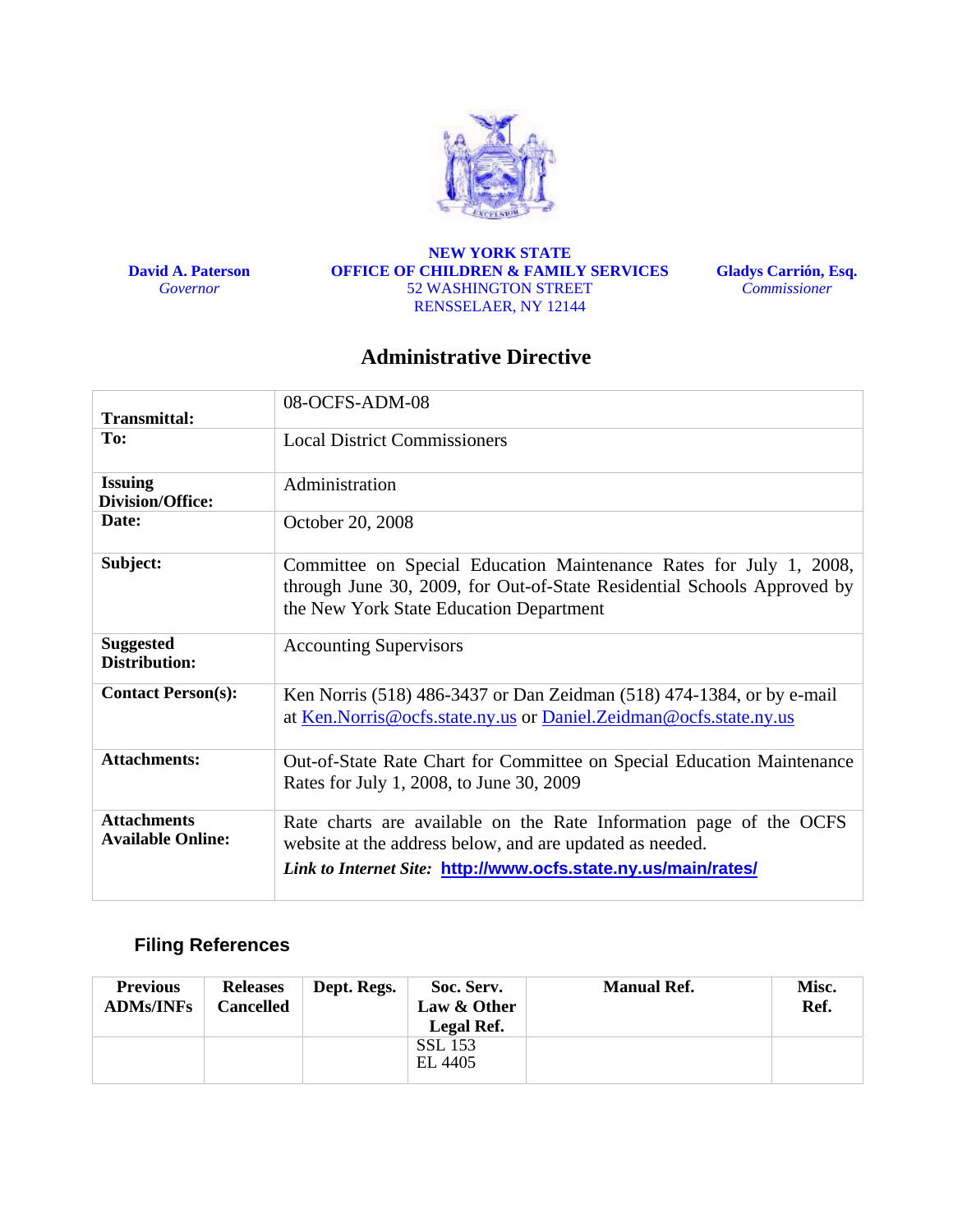#### **I. Purpose**

The purpose of this Administrative Directive (ADM) is to issue the Committee on Special Education (CSE) maintenance rates for out-of-state residential schools approved by the State Education Department (SED). These CSE maintenance rates are effective for the period July 1, 2008, to June 30, 2009.

### **II. Background**

Annually, the Office of Children and Family Services (OCFS) advises local social services districts of the approved out-of-state CSE maintenance rates for residential schools approved by SED. These rates are based on rate information approved by other states, recommended by SED, and reviewed and approved by OCFS. Rates specified in the attached rate chart must be used by local social services districts to make CSE maintenance payments for children approved by SED for residential placements in out-of-state private residential schools. Issuance of and payment responsibilities for these rates are authorized in Section 4405 of Education Law as well as in Section 153 of the Social Services Law.

### **III. Program and Fiscal Implications**

The CSE maintenance rates published in the attached chart are 12-month rates except where noted. The social services district where the child is a legal resident is responsible for the 10-month CSE maintenance payment for services provided from September through June. The social services district is not responsible for either maintenance or tuition payments for CSE summer school placements.

As it relates to the 10-month CSE maintenance payment, changes in Education and Social Services Law brought about by passage of Chapter 62 of the Laws of 2003 provide that the child's school district of residence must reimburse the social services district for 20 percent of the maintenance costs for such children (see 04-OCFS-LCM-13 for more details regarding those procedures). Pursuant to those amendments, the local school district placing the child will be responsible for the 10-month CSE tuition payment, as well as the 20 percent portion of the 10-month CSE maintenance payment.

The CSE maintenance rates in the attached chart are the rates that must be paid for eligible children. Pursuant to Section 4405 of Education Law, these rates are not negotiable. For a local district CSE maintenance payment to be reimbursable, a CSE maintenance rate must be published by OCFS.

Pursuant to Chapter 496 of the Laws of 2008, the 10-month CSE maintenance reimbursement formula has been revised effective April 1, 2008, as follows: State share is reduced to 36.848 percent, and local share is increased to 43.152 percent. The 20 percent portion chargeable to the child's school district of residence for the 10 month CSE maintenance payment remains at 20 percent.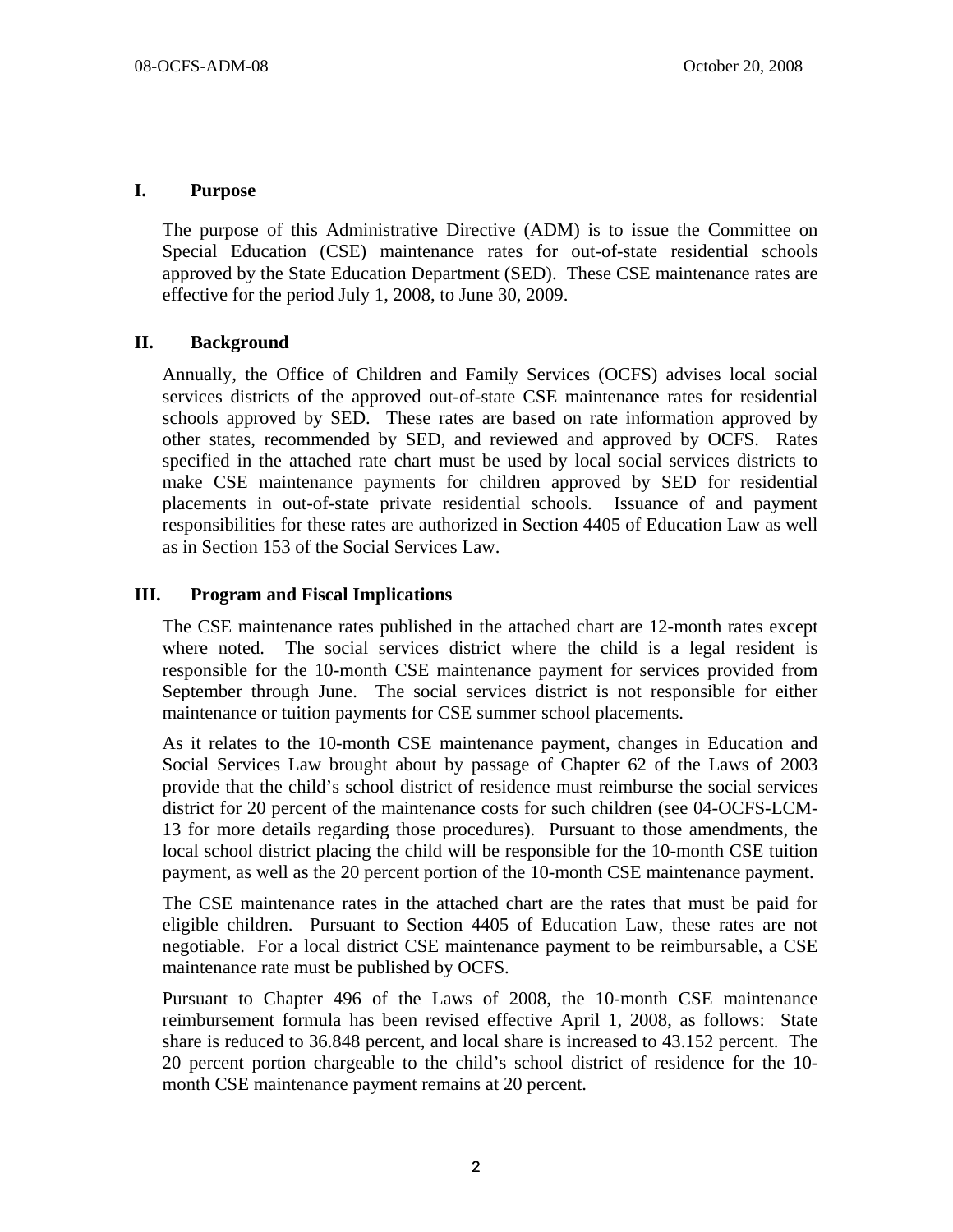## **IV. Systems Implications**

Existing procedures for processing CSE maintenance payments and claims will continue to be applicable.

## **V. Effective Date**

 $\overline{a}$ 

This directive is effective as of the date of its issuance.

**Issued By:**  Name: Thomas S. Tipple Title: Deputy Commissioner Division/Office: Administration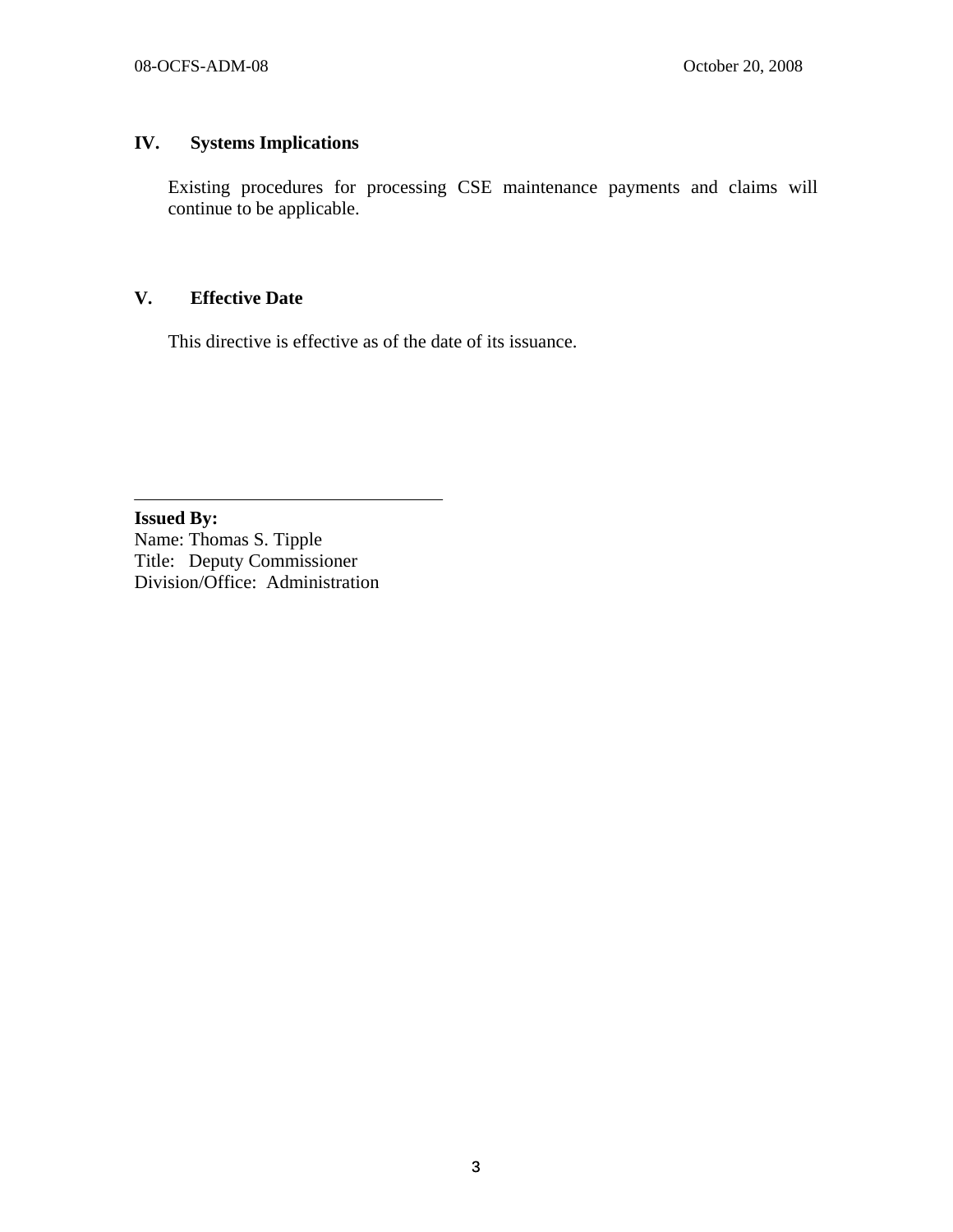#### Attachment

# New York State Office of Children and Family Services Out-of-State CSE Maintenance Rates July 1, 2008 – June 30, 2009

| <b>Agency</b>                                 | Code      | Rate     | <b>Eff.</b> Date |
|-----------------------------------------------|-----------|----------|------------------|
| <b>Bancroft School - Community</b>            |           | \$204.72 | 7/1/08           |
| <b>Bancroft School - Campus</b>               |           | \$575.00 | 7/1/08           |
| <b>Berkshire Meadows</b>                      | <b>NR</b> |          | 7/1/08           |
| Boston Higashi School                         |           | \$238.29 | 7/1/08           |
| Crotched Mt. Rehab - Group Home/Behavior Mgt. | <b>NR</b> |          | 7/1/08           |
| Crotched Mt. Rehab - Fox Meadows Apartments   | <b>NR</b> |          | 7/1/08           |
| Crotched Mt. Rehab - Medically Involved       | <b>NR</b> |          | 7/1/08           |
| Devereux - PA - Kanner                        |           | \$210.00 | 7/1/08           |
| Devereux - PA - Brandywine                    |           | \$246.00 | 7/1/08           |
| Devereux - PA - Mapleton                      |           | \$247.80 | 7/1/08           |
| Devereux - PA - DCBHC Acute                   |           | \$405.00 | 7/1/08           |
| Devereux - PA - Gateway                       |           | \$243.00 | 7/1/08           |
| Devereux - CT - Glenholme Residential         |           | \$221.40 | 7/1/08           |
| Devereux - CT - Glenholme Intensive           | <b>NR</b> |          | 7/1/08           |
| Dr. Franklin Perkins                          | <b>NR</b> |          | 7/1/08           |
| Elwyn Institute                               | <b>NR</b> |          | 7/1/08           |
| Evergreen Center - Basic Skills Unit          | <b>NR</b> |          | 7/1/08           |
| Evergreen Center - Behavior Disabilities Unit | <b>NR</b> |          | 7/1/08           |
| Hillcrest - Brookside                         |           | \$288.61 | 7/1/08           |
| Hillcrest - High Point                        |           | \$288.61 | 7/1/08           |
| Hillcrest - Hillcrest Center                  |           | \$288.61 | 7/1/08           |
| <b>Hillcrest - Intensive Treatment</b>        |           | \$466.03 | 7/1/08           |
| Judge Rotenberg Educ. Ctr.                    |           | \$383.42 | 7/1/08           |
| Kids Peace - Therapeutic Residential          | <b>NR</b> |          | 7/1/08           |
| Kids Peace - Specialized Community Res.       | <b>NR</b> |          | 7/1/08           |
| Kids Peace - Dual Diagnosis Res.              | <b>NR</b> |          | 7/1/08           |
| Kids Peace - Specialized Res. (Pioneer Ctr.)  | <b>NR</b> |          | 7/1/08           |
|                                               |           |          |                  |